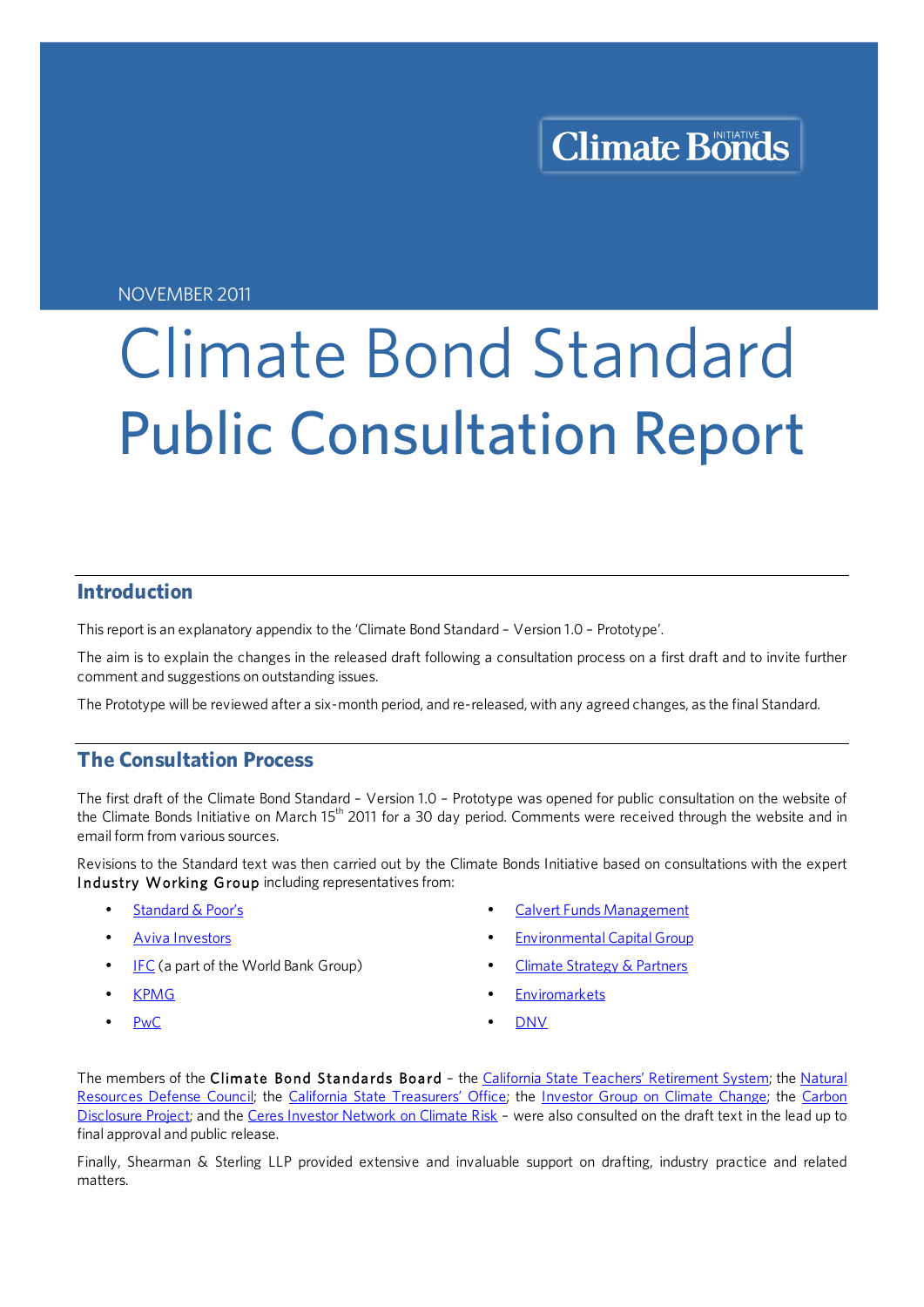

## **Public Consultation Results**

Comments were invited for general opinion on the purpose of the standard and for each of its 16 clauses across the objectives of Low Carbon Efficacy, Climate Integrity, and Financial Accountability. Table 1 provides an overview of the Standard structure in the 1<sup>st</sup> Draft under consultation.

#### Table 1: O verview of Standard structure - 1<sup>st</sup> Draft for public consultation

| Purpose      | Standard for corporate bonds associated to wind energy investments                                                                                                                                                                                                                                                                                 |                                                                                                                                                                    |                                                                                                                              |  |  |
|--------------|----------------------------------------------------------------------------------------------------------------------------------------------------------------------------------------------------------------------------------------------------------------------------------------------------------------------------------------------------|--------------------------------------------------------------------------------------------------------------------------------------------------------------------|------------------------------------------------------------------------------------------------------------------------------|--|--|
| Introduction | Working definition of a 'Low Carbon Economy' - describing the low carbon economy framework from<br>which eligible projects or assets may be derived from<br>Process of Inclusion and Standard Expansion - describing the research and development process by which<br>set eligibility criteria for particular projects or assets or to be derived. |                                                                                                                                                                    |                                                                                                                              |  |  |
|              |                                                                                                                                                                                                                                                                                                                                                    |                                                                                                                                                                    |                                                                                                                              |  |  |
| Objective    | Low Carbon Efficacy                                                                                                                                                                                                                                                                                                                                | <b>Climate Integrity</b>                                                                                                                                           | <b>Financial Accountability</b>                                                                                              |  |  |
|              | listing eligible assets and<br>providing for the<br>association and tracking<br>of these with bonds                                                                                                                                                                                                                                                | upholding the integrity and spirit<br>of climate bonds by asking for<br>disclosure on ESG and<br>maintaining the low carbon<br>nature of funds under<br>management | ensuring the funds tracked are<br>accountable in supporting low carbon<br>investments through ring-fencing or<br>other means |  |  |
| Clauses      | 1. Coverage                                                                                                                                                                                                                                                                                                                                        | 4. Environmental and Social<br>Integrity<br>5. Project Holding<br>6. Contamination<br>7. Dilution<br>8. Use of Released Funds from a<br>Climate Bond               | 4. Bond Issuance Integrity                                                                                                   |  |  |
|              | Nomination<br>2.<br>Project<br>and Traceability<br>3. Grandfathering                                                                                                                                                                                                                                                                               |                                                                                                                                                                    | 10. Settlement Period                                                                                                        |  |  |
|              |                                                                                                                                                                                                                                                                                                                                                    |                                                                                                                                                                    | 11. Management of Pooled Funds                                                                                               |  |  |
|              |                                                                                                                                                                                                                                                                                                                                                    |                                                                                                                                                                    | 12. Ring-Fenced Cost Centres                                                                                                 |  |  |
|              |                                                                                                                                                                                                                                                                                                                                                    |                                                                                                                                                                    | 13. Management of Surplus Funds                                                                                              |  |  |
|              |                                                                                                                                                                                                                                                                                                                                                    |                                                                                                                                                                    | 14. Verification                                                                                                             |  |  |
|              |                                                                                                                                                                                                                                                                                                                                                    |                                                                                                                                                                    | 15. Certification                                                                                                            |  |  |
|              |                                                                                                                                                                                                                                                                                                                                                    |                                                                                                                                                                    | 16. Non-Compliance                                                                                                           |  |  |

The comments received fall into three different categories

#### GENERAL COMMENTS ON THE STANDARD PURPOSE , ITS ROLE IN THE MARK ET AND STRUCTURE

All respondents welcomed the introduction of the Standard as a tool to help catalyse investment in the low carbon economy. Some comments reflected the need for a better accuracy in the explanation of what the Standard is aiming to achieve. For example, some interpreted the aims of the Standard for financing of new green assets and as such would require 'additionality' tests of some sort. The aim to support re-financing of existing assets was not apparent.

In addition, the explanation of the Standard's role in relation to the Low Carbon Economy was commented on. This ranged from the need for verification of emissions avoided from business as usual by assets financed by Standard compliant bonds or the inclusion of elements under the low carbon economy framework such as biodiversity and ecosystem services. In general, the use of the Standard as a straightforward binary tool to determine eligible investments for a low carbon economy rather than a investment tool based on carbon accounting was not apparent to respondents.

Furthermore, the coverage of the Standard for corporate bonds related to wind energy investments was not apparent. Respondents were not sure as to which clauses were common to all bonds and investment types and which specifically for corporate bonds or wind related investments.

#### COMMENTS REGARDING THE TEXT, MEANINGS AND POTENTIAL CONSEQUENCES OF SPECIFIC CLAUSES

Many comments were made on specific clauses most notably $^{1}$ :

 <sup>1</sup> Note these clauses refer to 1<sup>st</sup> Draft of the Standard that went under public consultation on March 15<sup>th</sup>. Headings and numbers of clauses have been altered in the  $2<sup>nd</sup>$  Draft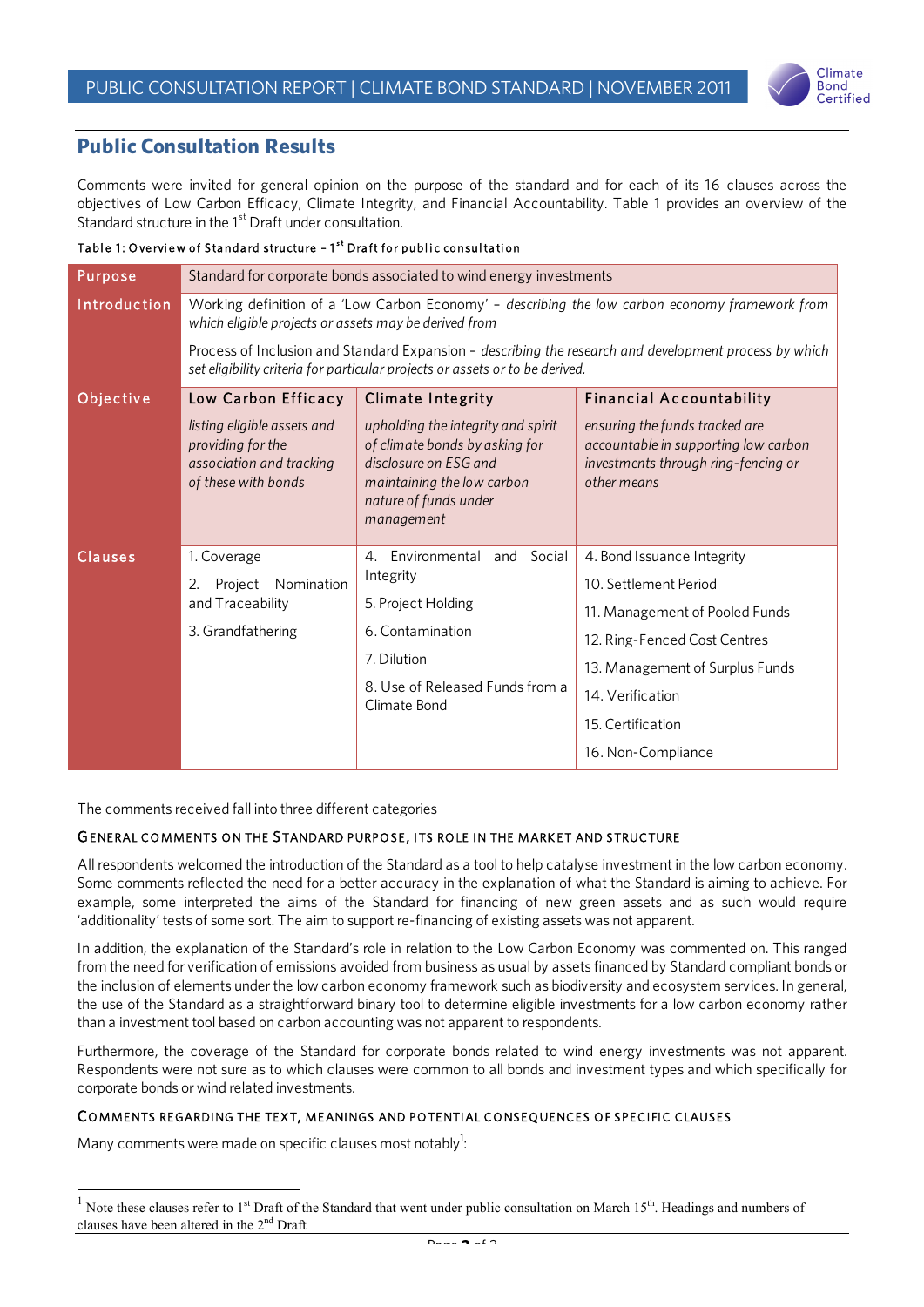

2. Project nomination and traceability: the clause designed to link the bonds to underlying low carbon assets. Respondents suggested some complex bonds may rely on multiple sources of revenue not only from specified projects or some multiple bonds may be linked to one project, and that reconciling value of bonds with eligible projects when necessary may be too onerous.

4. Environmental and social integrity: the clause designed to promote disclosure by issuers of compliance if any to national laws and ESG standards in the given area. Responses ranged from the need to avoid hoodwinking issuers into complying with other standards to those who supported the definition of best practices by naming certain standards.

6. Contamination: the clause designed to forbid funds from bonds to be used for activities inconsistent with a low carbon economy. Responses focused on greater clarity around the compliance requirements for this clause

7. Dilution: the clause designed for bonds that may be associated with a mix of low carbon and other assets. Responses reflected the remit of the Standard over non low carbon assets and potential thresholds for mixed-bond compliance

10. Settlement Period: the clause designed to ensure the funds from bond issuance are assigned promptly to associated low carbon projects. Many respondents deemed the 1 year timeframe for the settlement period to be too restrictive.

Comments on other clauses included requests to expand the eligible projects rapidly (1. Coverage); clarification on dealing with retrospective issuances (3. Grandfathering); the restrictive nature of requiring associated portfolios to be replenished if assets are divested (5. Project Holding) and of placing constraints on the use of funds released by a bond issuance (8. Use of Funds released by a Climate Bonds). There were also comments and suggestions related to reporting and verification requirements at issuance and through the management of the funds (clauses 11, 14, 15, 16).

#### OTHER COMMENTS

Respondents highlighted omissions that should be included such as information on dispute resolution or an alert system to notify bondholders of non-compliant bonds.

Comments were made on the ability of verifiers to clearly interpret and act on the text in completing audits of applicant bonds particularly in relation to the disclosure clauses and whether verifiers must also be qualified to verify compliance with disclosed ESG standards or good practices in financial services (clauses 4, 9). Verifiers also needed better guidance on how to comment against the management of funds raised through the bond in relation to the associated projects and the maintenance of the portfolio as a low carbon portfolio (clauses 6,7,8,11,12). Other responses stressed the importance of minimising process overload and disruption to the ordinary business of issuers.

# **Approach to Revised Draft**

The comments led to the adoption of three main objectives in the drafting of the Revised Draft. These were:

- **To more accurately communicate the aims and objectives of the Standard and its role in the market**
- To simplify the standard structure to better reflect how the Standard will operate in the market
- To clarify text in the clauses and refine or exclude clauses which may be impractical or need further work before inclusion.

#### COMMUNICATING AIMS AND OBJECTIVES

The previous Standard structure was based on the objectives of:

- Low Carbon Efficacy promoting the low carbon efficacy of bond investments
- Climate Integrity upholding the integrity of climate bonds mark in terms of supporting ESG or forbidding investments in areas inconsistent with a low carbon economy such as fossil fuel generation
- Financial Accountability ensuring that funds and accounts can be monitored and verified to be supporting the specific low carbon investment it claims to support.

Given the elements of confusion or misunderstanding in some of the consultation responses on how the Standard operates and achieves these aims, it was important to more clearly set out the aim of the Standard itself and what it is trying to achieve.

The Revised Draft adopts a single overarching aim for the Standard itself. It is articulated as follows:

"*The Climate Bond Standard aims to provide assurance that funds raised using a Climate Bond are being used in ways consistent with delivering a low carbon economy.*"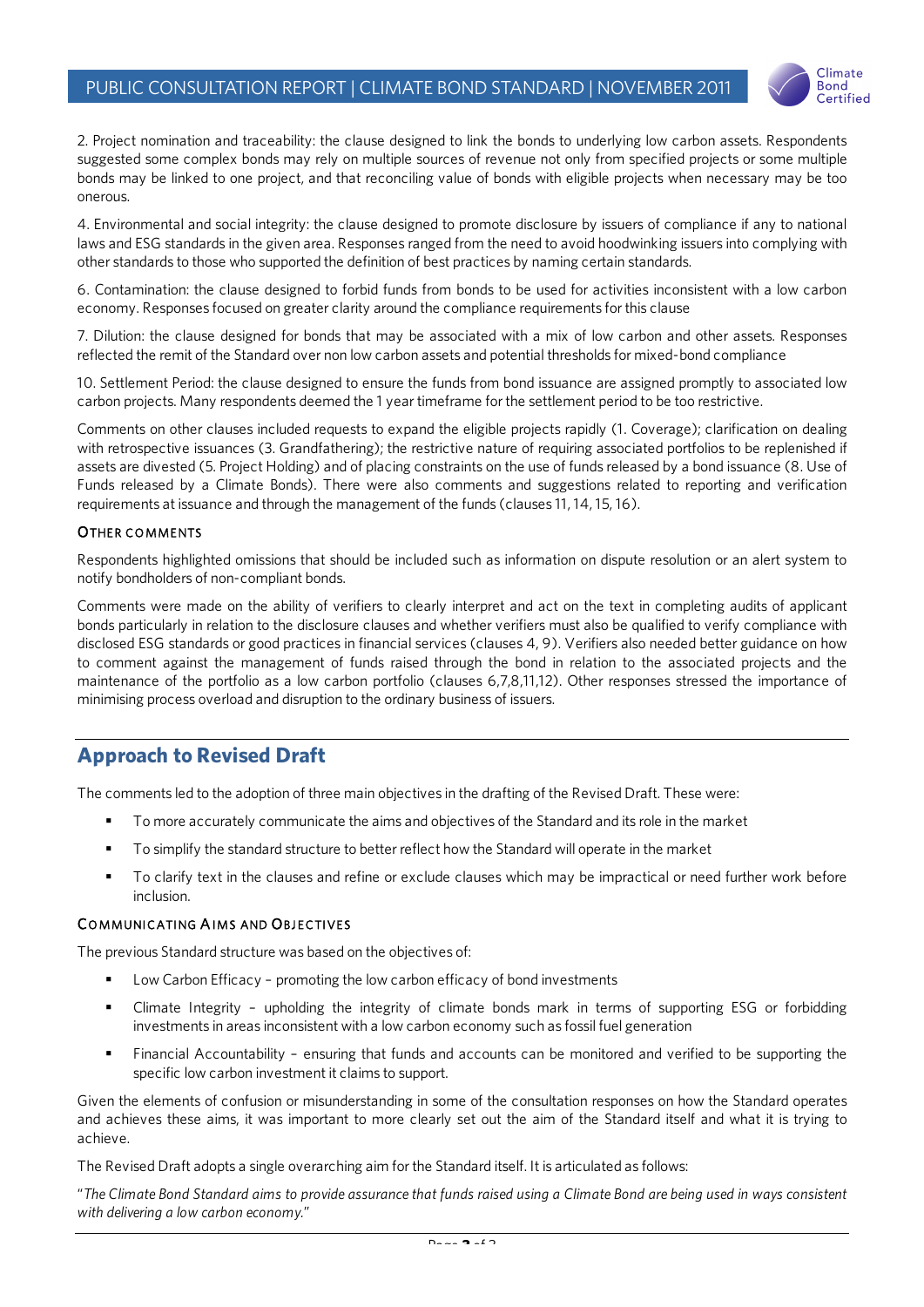

The new aim succinctly communicates what the purpose of the Standard is and frames the relevance of the following text. The previous objectives are either incorporated within the overall aim or are more relevant to particular clauses rather than the Standard itself.

The following sub-sections in the Introduction elaborate on the role the Standard will adopt in the market.

The *Working Definition of the Low Carbon Economy* sets out the framework for which low carbon investments will be eligible as a Climate Bond. This section has been simplified in the Revised Draft.

The sub-section on *Process of Inclusion and Standard Expansion* has been deleted and text merged with the italic text under the previous section for simplification.

A new section has been added '*Application of the Climate Bond Standard'* to communicate how the Standard is intended to be applied in capital markets. The section articulates the belief that additional deal flow can be generated for low carbon purposes by allowing for certification of three types of bonds:

- Corporate bonds .
- Portfolio Bonds issued by securitization vehicles comprised of individual loans to finance physical assets or equity investments in physical assets.
- Project development bonds

The clarification of the types of bond structures the Standard aims to certify is as a result of a need to better communicate how it is envisaged corporate bond certification would work and also as a result of feedback indicating that many provisions were also relevant to project development bonds e.g. for wind farm development and construction. This has therefore led to an expansion of the initial scope of the Standard to not only focus on corporate bond-types but also project development bonds.

We believe these changes to the overall aim and application of the Standard better articulates what the Standard is trying to achieve and the purpose for the clauses to follow.

#### **STRUCTURE**

The structure of the Standard clauses has been changed significantly. Through consultations it has been possible to identify elements of the Standard that should be general requirements for the Climate Bond asset class and those which are specific to wind investments and corporate bonds respectively. The structural changes are summarised in Table 2 below: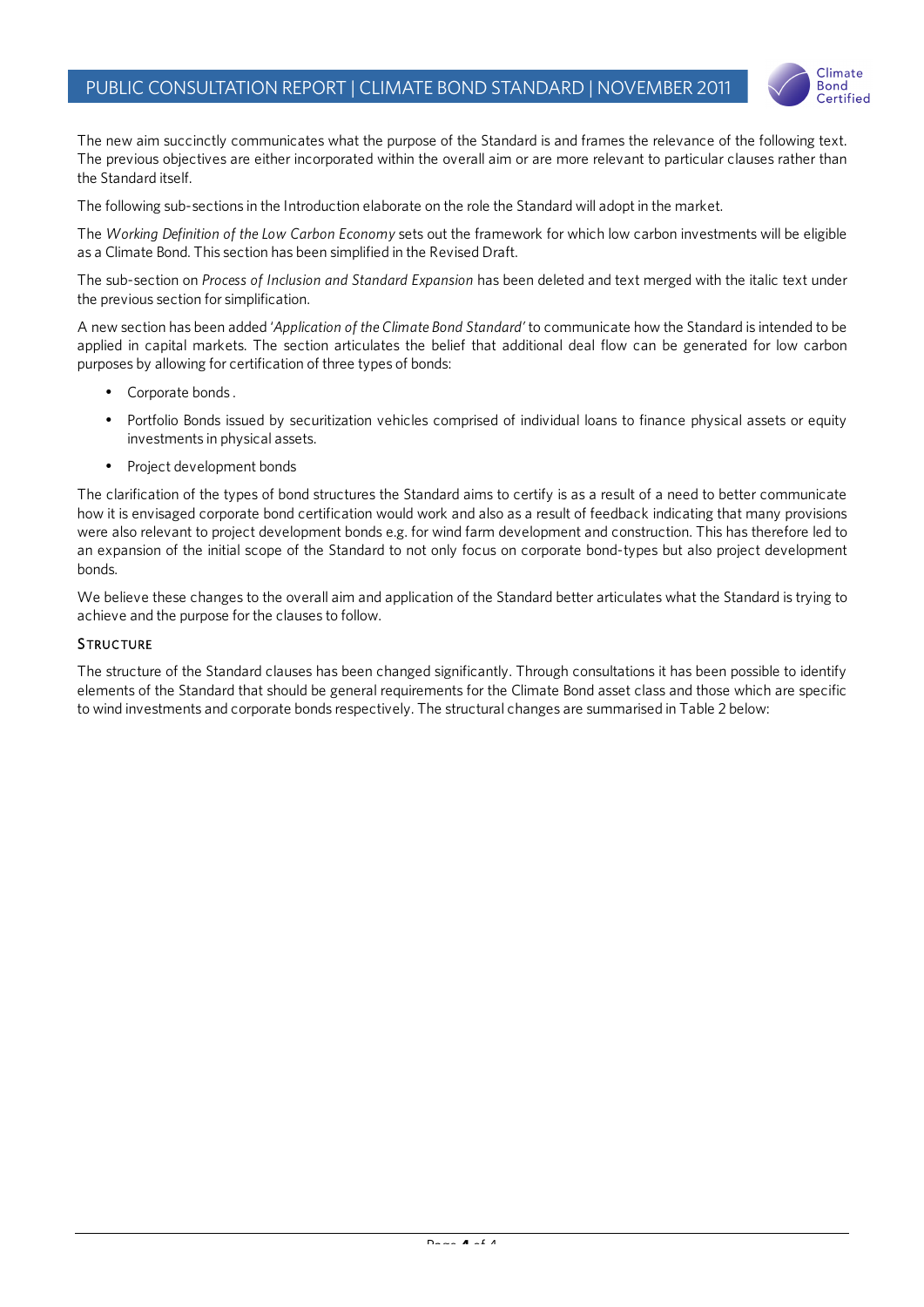

#### Table 2: Comparative Structures of Climate Bond Standard – 1<sup>st</sup> and Revised Drafts

|                | 1 <sup>st</sup> Draft                                                                                                                                        | <b>Revised Draft</b>                                                                                                                                                                                                                                            |
|----------------|--------------------------------------------------------------------------------------------------------------------------------------------------------------|-----------------------------------------------------------------------------------------------------------------------------------------------------------------------------------------------------------------------------------------------------------------|
| <b>Purpose</b> | Standard for corporate bonds associated to wind<br>energy investments                                                                                        | General Standard for all Climate Bonds (to be<br>expanded over time)                                                                                                                                                                                            |
| Introduction   | Including:                                                                                                                                                   | Including:                                                                                                                                                                                                                                                      |
|                | defining the 'Low Carbon Economy'<br>٠<br>framework for eligible projects under the                                                                          | defining the 'Low Carbon Economy' framework<br>٠<br>for eligible projects under the Standard                                                                                                                                                                    |
|                | Standard<br>describing the Process of Inclusion and<br>٠<br>Standard Expanision                                                                              | the intended scope of 'Application of the<br>$\blacksquare$<br>Standard' for particular bond types and structures<br>in the market                                                                                                                              |
| Part 1         | Low Carbon Efficacy                                                                                                                                          | <b>General Requirements</b>                                                                                                                                                                                                                                     |
|                | Listing eligible assets and providing for the<br>association and tracking of these with bonds                                                                | Listing general requirements applicable to all Climate<br>Bonds such as asset linking, use of proceeds,<br>verification and certification requirements and<br>encouraging disclosure on ESG.                                                                    |
| Part 2         | <b>Climate Integrity</b>                                                                                                                                     | Low Carbon Contribution                                                                                                                                                                                                                                         |
|                | Upholding the integrity and spirit of climate<br>bonds by asking for disclosure on ESG and<br>maintaining the low carbon nature of funds<br>under management | Listing the eligible low carbon projects or assets for<br>investment and referencing any developed technical<br>criteria that may apply to them This section will be<br>expanded over time to include a wider range of<br>eligible low carbon investment areas. |
| Part 3         | <b>Financial Accountability</b>                                                                                                                              | <b>Bond Structures</b>                                                                                                                                                                                                                                          |
|                | Ensuring the funds tracked are accountable in<br>supporting low carbon investments through ring-<br>fencing or other means                                   | Providing specific clauses for certain bond types.<br>Version 1 covers project development bonds,<br>corporate bonds, and portfolio bonds and will be<br>expanded over time to include other bond types.                                                        |

The structure changes allows the market to better understand the role of Standard, identify the place that each clause has in promoting investment, and how additions of eligible low carbon areas and bond types can be added over time.

#### **DEFINITIONS**

Many phrases in the text required further definition to allow better accuracy and understanding.

- Low Carbon Economy: Many respondents were either concerned at the vagueness of the working definition of the Low Carbon Economy in the 1<sup>st</sup> draft and the role it played in defining what eligible low carbon assets may be applicable to Climate Bonds. We have therefore added text that clearly refers to investments that support climate change mitigation and adaptation. We have also referred to scientific consensus related to limiting global average temperature increase to 2°C by 2050.
- 'Nominated Projects': For greater understanding, this phrase has been defined further by the *physical assets or loans to finance physical assets* associated with a Climate Bond. We believe it is important that to assure the low carbon claims of bond issuers, the specific physical assets can be traced.
- Contamination: This has been defined as the use of intended Climate Bond funds for activities inconsistent with the delivery of a Low Carbon Economy. We have deleted references to other activities which would bring the Climate Bonds into disrepute. We invite further comment as to whether such investments are self evident, and thereby selfregulating, or whether a negative list or climate benign list of investments is required.
- Wind Energy: We have changed the previous context of defining eligible projects from a resource-based definition i.e. *any asset which uses wind to harness energy*, to a more defined structure which lists eligible assets such as wind farms, wholly dedicated wind manufacturing facilities; or wholly dedicated transmission infrastructure. We invite further comment on this definition.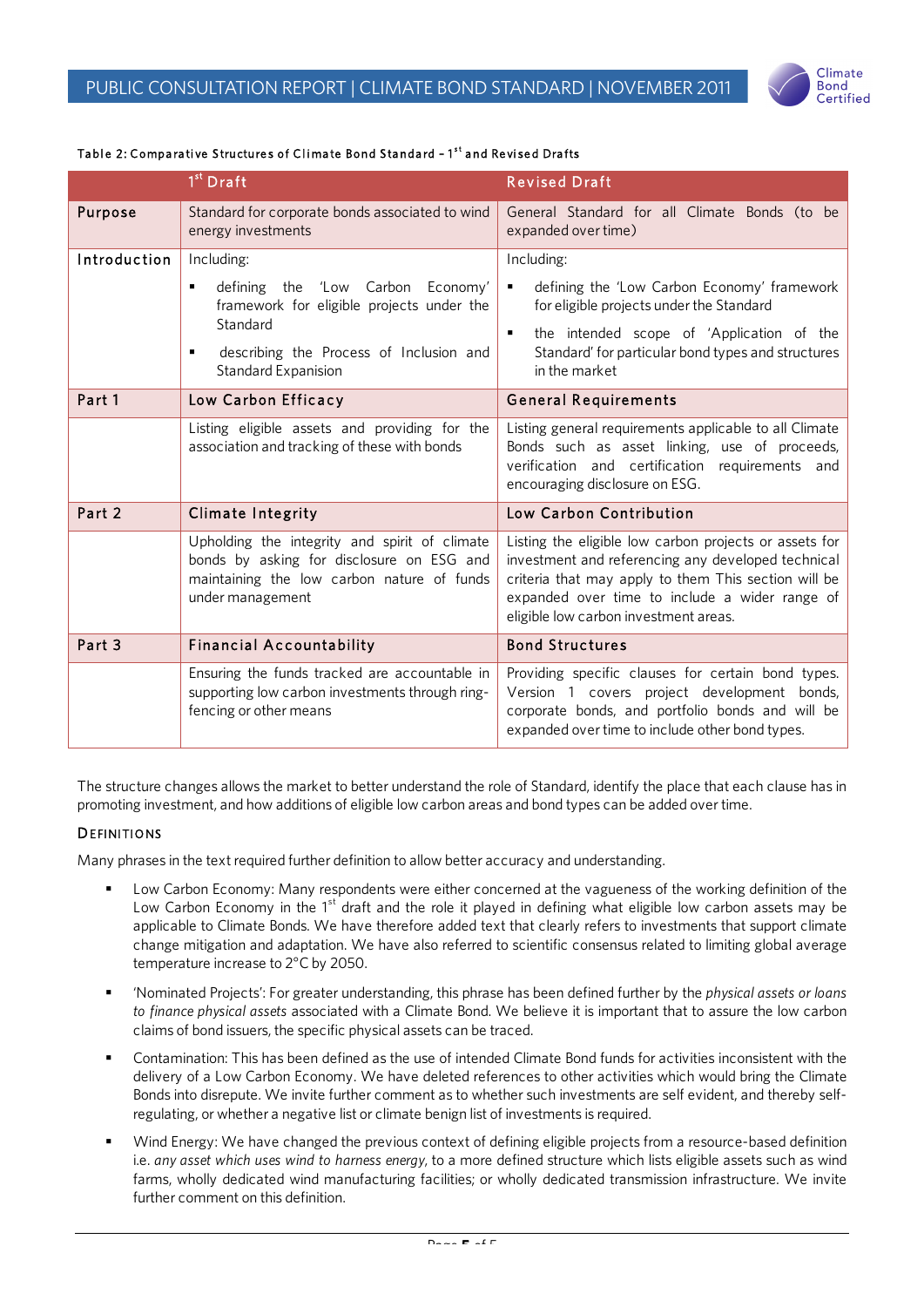

#### MERGING, A DDITION AND EXCLUSION OF CLAUSES

In accordance to the newly adopted structure of the Standard the clauses have been reallocated to the three sections. This is detailed in Table 3.

Particular clauses have been split or compliance requirements reallocated to better reflect the placing and purpose of each clause under each section. <sup>2</sup>

Deleted clauses from the  $1<sup>st</sup>$  draft include:

- 3. Grandfathering it was recognised that any retrospective bond issuances would need to comply with the Climate Bond Standard in any case.
- 9. Bond Issuance Integrity it was recognised that requiring adherence to good financial practices in order to uphold the good name of the certification mark would lead to confusion of the purpose of the Standard as related solely to assurance on the low carbon claims of the bond rather than and financial or credit rating.

Some clauses from the 1<sup>st</sup> draft have been excluded and noted for future consideration and agreement. If eventually these clauses are added to the Standard these would only apply to new issuances after their addition. They are listed in the Annex of this document and include:

- 7. Dilution: where mixed bonds are provided for, was excluded due to the complex nature of such certification at this early stage of the scheme.
- 8. Use of Funds Released by Climate Bond had previously featured to promote the re-investment by banks into additional low carbon areas once a bond has been issued. For corporate bonds this was a particularly strict requirement and a Corporate Bond Overhang clause is under consideration in order to ensure that the use of Climate Bonds for re-financing also can catalyse additional investment.
- Penalties: Whether a penalty regime for bonds which move out of compliance in order to discourage the abuse of the Climate Bonds Mark by prospective issuers and to protect bondholders is required will need to be considered including its form and how it is implemented.

New clauses which have been included in the Revised Draft are<sup>3</sup>:

- 3. Use of Proceeds This clause originated from compliance requirements in the Project Holding clause where it was required to hold underlying assets to the market value of the bond at the time of issuance. This was in order to defend against bond issuances which use low carbon claims to raise more than is required to finance the underlying assets in order to finance other related activities. It is inserted in the General Requirements section to underline the application of this principle to all Climate Bonds – that bonds are issued solely for delivering finance for low carbon assets.
- 9. Technical criteria This clause is a placeholder for technical criteria to be developed for eligible projects and assets listed in clause 8.
- 12. Confidentiality With particular corporate or portfolio type bonds linked to a number of assets or loans, such disclosure of underlying information may be subject to confidentiality agreements between interested parties. This clause aims to provide for the conformity with such agreements while allowing a fair and transparent verification to take place.

Significant editing has occurred on the following clauses:

- 1. Project Nomination There is now a requirement for issuers to avoid double-counting. Requirements on disclosing fraction of investments to value of assets was deleted and issues on reconciling value of bonds to underlying assets is dealt with separately.
- 3. Non-Contamination In the italic text it is clarified in what instances contamination may occur and how issuers must ensure against the use of funds with activities inconsistent with the delivery of a low carbon economy as described in the Definitions section. For the compliance requirements, there is a common 1 year grace period to allow temporary management of funds, to be extended on request to the Climate Bond Standards Board for example in the case of force majeure. In addition, it clarifies that systems for fund management must be in place for verification and that only funds equal to the amount raised by the climate bond are subject to the requirements of non-contamination.

 $\overline{2}$ 

<sup>3</sup> Clause numbers refer to the Revised Draft November 2011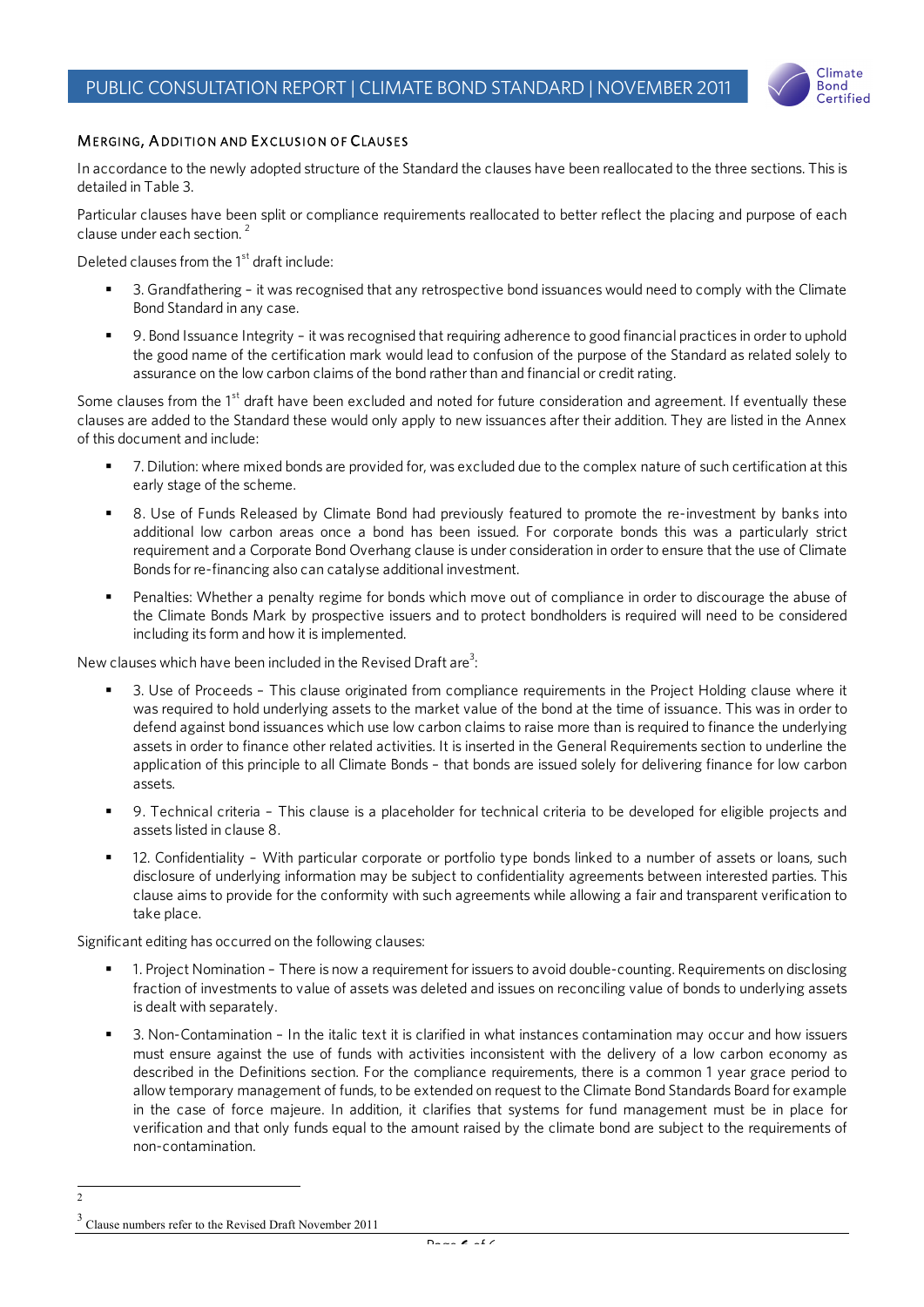

- 4. Environmental and Social Integrity This clause has been clarified for verifiers and issuers to be clear about the requirements in this case. In the first instance, it should be stated that linked assets are in compliance with local and national environmental and social regulations. In the second instance, the Climate Bond Standard encourages adherence to other relevant Standards, for example the Equator Principles. This clause allows for compliant issuers to disclose this information readily to prospective investors.
- 5. Verification It is clarified that investigations into alleged breach of compliance may only be initiated by interested parties to the certified Climate Bond. Additions were also included to allow for public disclosure of verification reports subject to approval by interested parties.
- 7. Non-compliance while the text outlines the consequences for the issuer if the bond is to become non-compliant with the Standard it clarifies that loss of certification is not linked to a default on the financial obligations of the issuer.
- 8. Eligible Physical Assets as referred to in the Definitions section, the eligible wind activities have been clarified to specify the construction and development of wind farms; wholly dedicated manufacturing facilities and transmission infrastructure.
- 11. Project Holding the text previously suggested that mark-to-market valuation changes of underlying assets would require the bond issuer to add, during the term of the Climate Bond, more assets to the linked pool or portfolio. The new language explicitly refers to the nominal market value of assets at the time of issuance of the bond and how this must be maintained in the linked portfolio except in cases of market devaluation.
- 13. Settlement Period After consultation, it was deemed to preserve the 1-year settlement period of funds subject to extension through a request to the Climate Bond Standards Board. Issuers are also required to provide an investment schedule to verifiers at the time of issuance.

Clauses which were merged due to duplication or for simplification include:

- 11. Management of Pooled Funds into Ring-Fenced Cost Centre
- 13. Management of Surplus Funds into Settlement Period